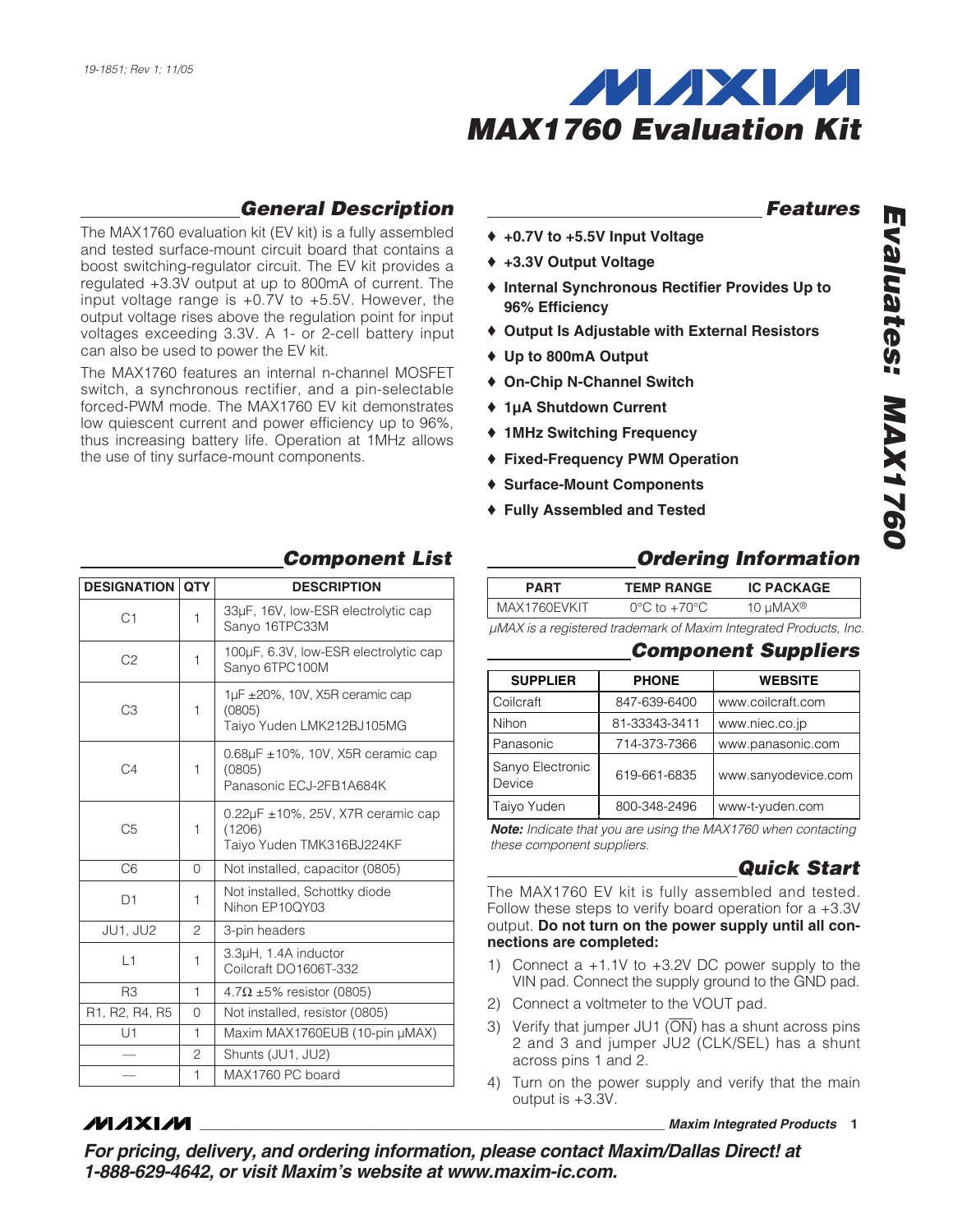# *MAX1760 Evaluation Kit*

# **SHUNT LOCATION ON PIN MAX1760 OUTPUT** 1-2 Connected to VOUT Shutdown mode,  $V_{OUT} = V_{IN} - V_{DIODE}$ 2-3 Connected to GND MAX1760 enabled,  $V_{OUT} = +3.3V$

# *Detailed Description*

The MAX1760 EV kit contains a boost switching-regulator circuit that provides a +3.3V output. The circuit requires a +0.7V to +3.2V input voltage to maintain regulation. The output supplies up to 800mA as configured.

The output voltage can also be adjusted from +2.5V to +5.5V with external resistors. The MAX1760 EV kit permits jumper-selectable operational modes: normal mode, forced PWM mode, and forced PWM mode with the internal oscillator synchronized to an external clock.

#### *Jumper Selection*

Two PC board jumpers provide the user with various operating configurations. Shutdown mode and CLK/ SEL mode are configurable through jumpers.

#### *Shutdown Mode*

The MAX1760 EV kit features a shutdown mode that reduces the IC's quiescent current to 1µA (typ), preserving battery life. The 3-pin jumper, JU1, selects the shutdown mode for the circuit. Table 1 lists the selectable jumper options.

#### *CLK/SEL Operating Mode*

Jumper JU2 controls the CLK/SEL pin operating mode. Options include low-noise, forced-PWM mode, normal mode, and an external clock source to drive the CLK/SEL pin. The external clock source must operate in the 500kHz to 1200kHz range. Table 2 lists the CLK/SEL jumper options.

#### *Evaluating Lower Startup Input Voltages*

The MAX1760 EV kit can operate from DC supply voltages down to +0.7V. Install Schottky diode, D1, to ensure startup when  $V_{IN}$  is below  $+1.1V$ . Refer to the *Output Diode* section in the MAX1760 data sheet for instructions on selecting D1. D1 is not needed for input voltages above +1.1V.

### **Table 1. Jumper JU1 Functions Table 2. Jumper JU2 Functions**

| <b>SHUNT</b><br><b>LOCATION</b> | <b>CLK/SEL PIN</b>                | <b>OPERATING MODE</b>                                                      |
|---------------------------------|-----------------------------------|----------------------------------------------------------------------------|
| $1 - 2$                         | Connected to VOUT                 | Forced PWM mode:<br>PWM operation at all<br>loads                          |
| $2 - 3$                         | Connected to GND                  | Normal mode: PFM at<br>light load and PWM at<br>medium to heavy load       |
| None                            | Clock connected to<br>CLK/SEL pad | PWM mode synchro-<br>nized to external<br>500kHz to 1200kHz<br>range clock |

#### *Evaluating Other Output Voltages*

The output is set to  $+3.3V$  by grounding the feedback pin (FB). To generate output voltages other than +3.3V (+2.5V to +5.5V), cut open the PC board trace shorting R2, and select the external voltage-divider resistors (R1, R2). Refer to the *Setting the Output Voltage* section in the MAX1760 data sheet for instructions on selecting R1 and R2. To maintain a regulated output, the input voltage range is +0.7V to VOUT to maintain a regulated output.

#### *Evaluating Other Current Limits*

The EV kit inductor current limit can be set from 625mA to 1250mA. The EV kit is factory configured for 1250mA. To set the current limit to 625mA, cut open the PC board trace shorting R4, and insert 1MΩ resistors for R4 and R5. Refer to the *Setting the Switch Current and Soft-Start* section of the MAX1760 data sheet to select other R4 and R5 values.

#### *Enabling Soft-Start*

The MAX1760 soft-start feature limits inrush current during startup. Installing capacitor C6 activates this feature. Refer to the *Setting the Switch Current and Soft-Start* section in the MAX1760 data sheet for instructions on selecting C6 values.

**MAXIM**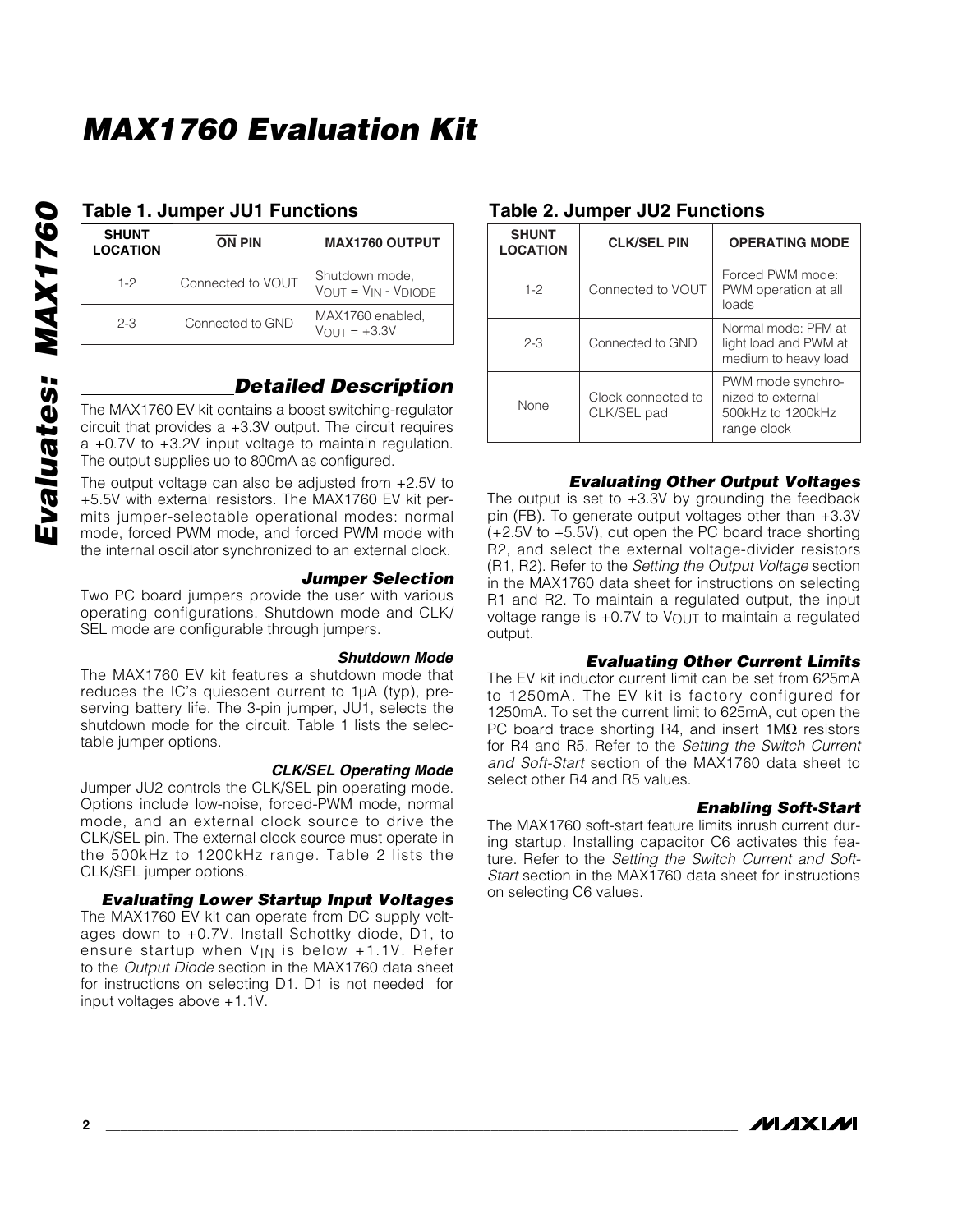# *MAX1760 Evaluation Kit*



*Figure 1. MAX1760 EV Kit Schematic*

$$
M\setminus X\setminus M
$$